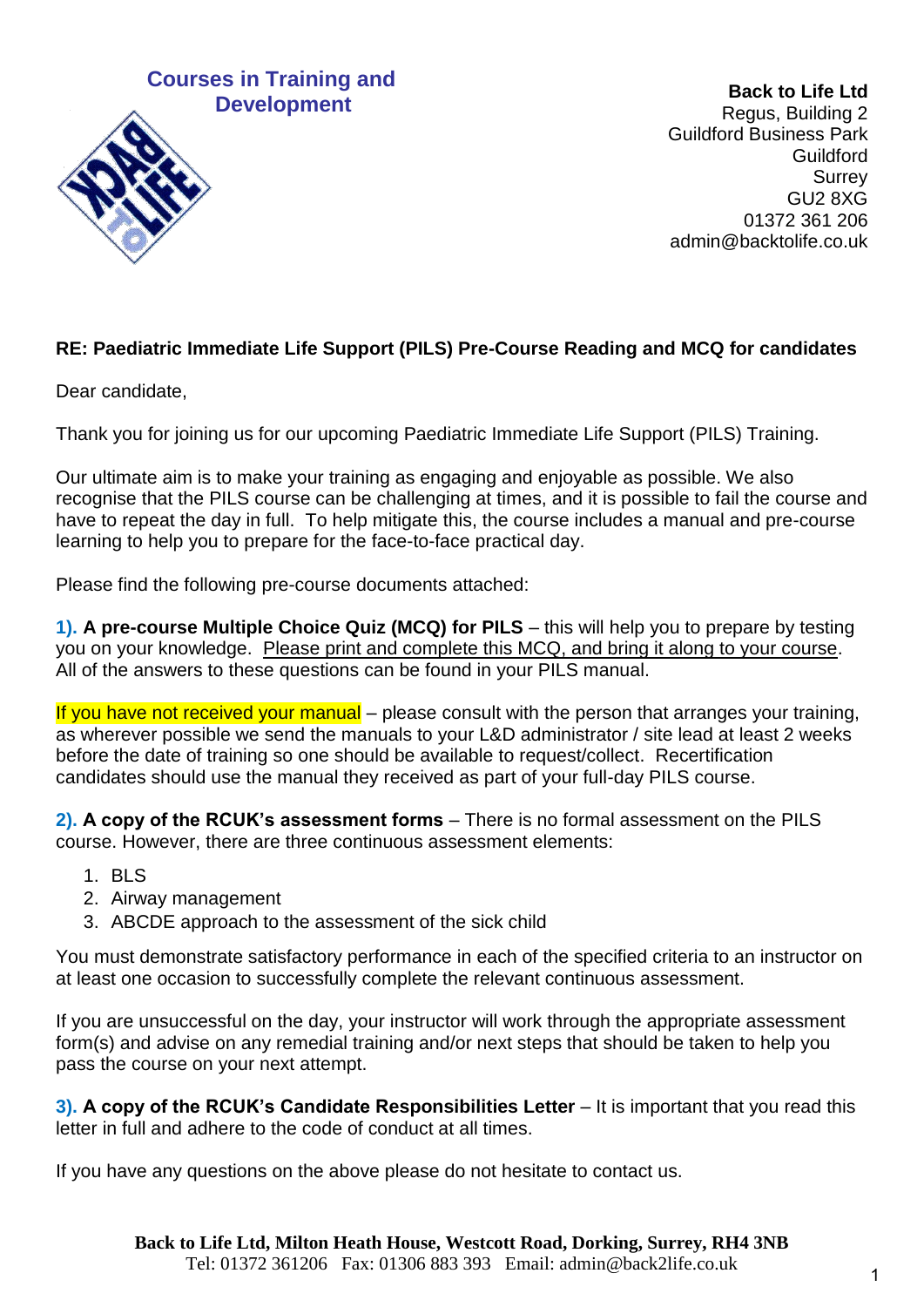



## **Guidance for Candidates**

### **Pre-course MCQ 1**

- 1. Use of the MCQ is optional for course centres
- 2. The MCQ can be sent to candidates with course materials before the course
- 3. Candidates should complete the MCQ before attending the course. The aim is to encourage candidates to read the course materials before they attend and also to learn kay information
- 4. The MCQ can be self-marked by candidates when they attend the course or can be marked by the course centre. The answers and explanations can be posted on a wall. A marking grid is also available
- 5. The MCQ market does not count toward the final course result as it is not part of the course assessment.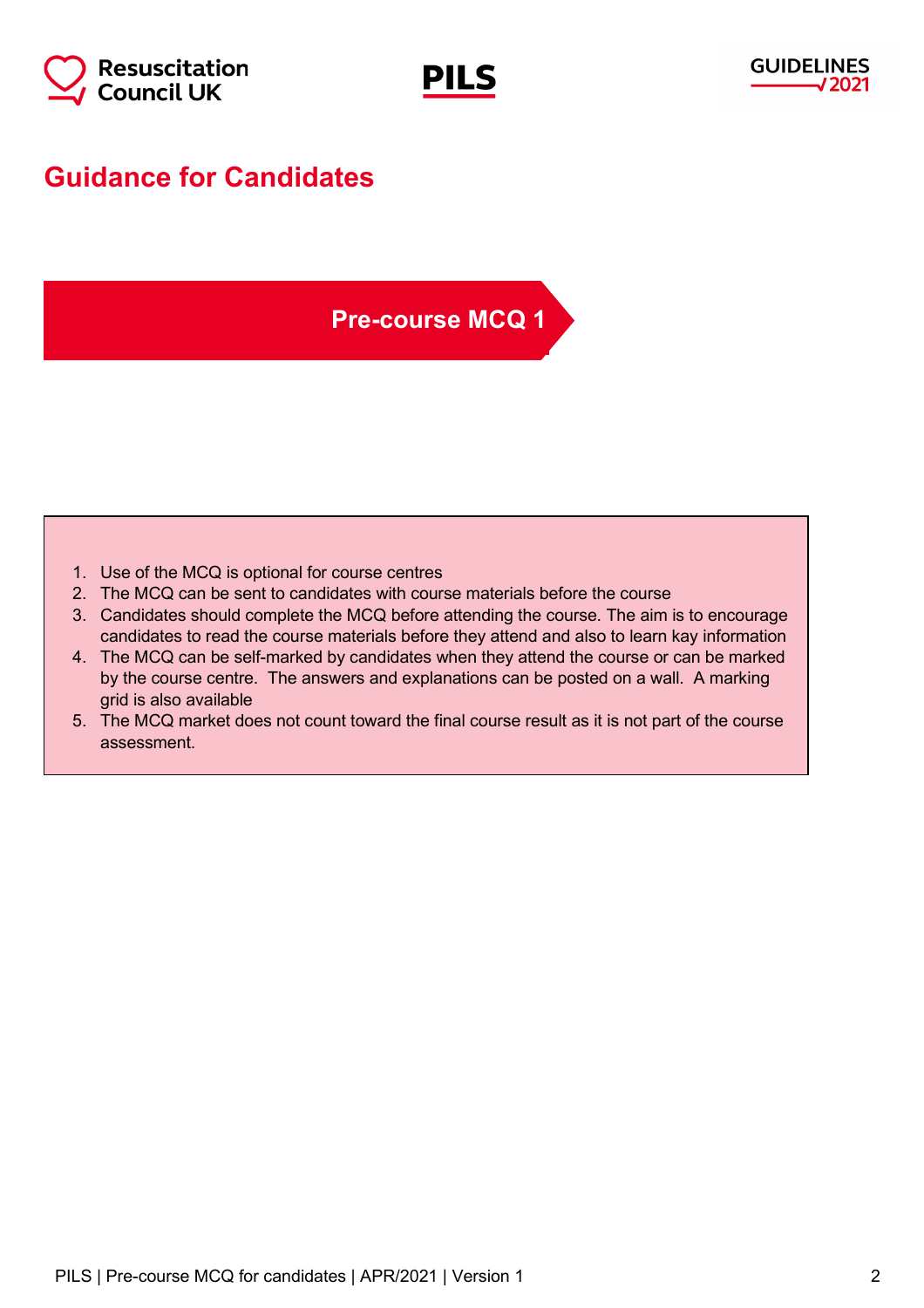



## **Instructions**

- A. Please complete the attached MCQ paper and bring it with you to your PILS course.
- B. The MCQ will be marked on the course. Your MCQ score does not count towards your final course assessment.

#### **Instructions for completion of the paper**

Use the answer sheet provided

Mark each question as either 'True' or 'False' as per the example below:

#### **1. During cardiopulmonary resuscitation in children:**

- a. a ratio of 2 ventilations to 15 compressions is recommended
- b. chest compressions should be to a depth of 1–2 cm
- c. always use one hand to deliver chest compressions
- d. deliver chest compressions at a rate of 100–120 per minute

The answer sheet should be marked as follows:

| <b>Question</b> | <b>True</b> | <b>False</b> |
|-----------------|-------------|--------------|
| 1a              | x           |              |
| 1b              |             | x            |
| 1c              |             | x            |
| 1 <sub>d</sub>  | x           |              |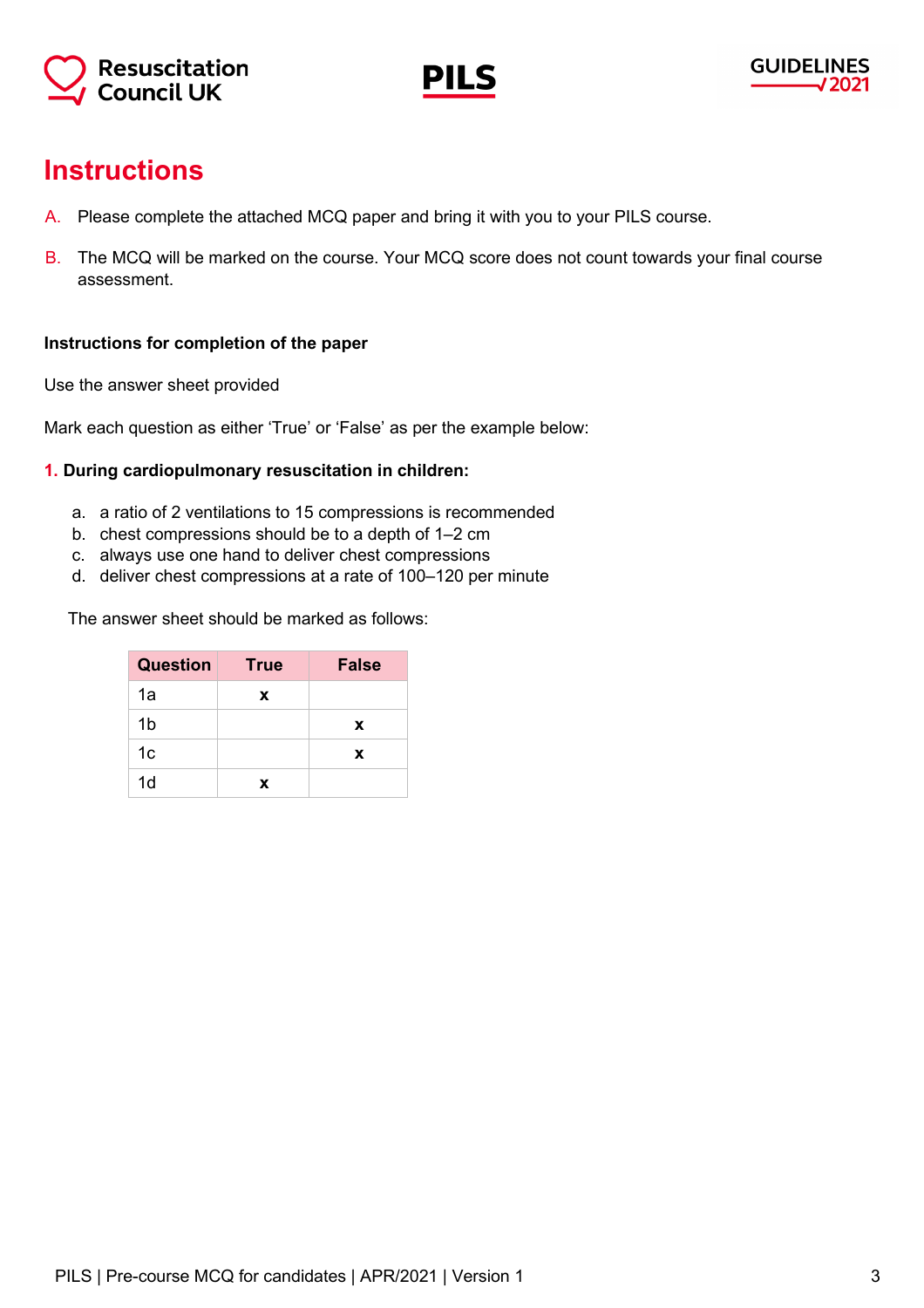



# **Pre-course multiple choice question (MCQ) paper**

#### **1. During cardiopulmonary resuscitation:**

- a. Two initial rescue breaths should be given
- b. If the child is gasping ineffectively (agonal breathing), rescue breaths must be given immediately
- c. At least 8 s should be taken to assess for the presence of 'signs of life'
- d. Chest compressions should be delivered over the lower half of the sternum

#### **2. Paediatric cardiac arrest:**

- a. Is usually due to a congenital cardiac defect
- b. Usually has a presenting cardiac rhythm of profound bradycardia deteriorating to asystole or pulseless electrical activity (PEA)
- c. Morbidity and mortality from cardiac arrest remains high due to hypoxic tissue damage, which results in severe organ damage
- d. Is usually a sudden unexpected event

#### **3. In infants:**

- a. The main muscle of respiration is the diaphragm
- b. The tongue is relatively small in relation to their mouth
- c. Higher respiratory rates are due to their relatively higher metabolic rate, oxygen consumption and carbon dioxide production
- d. An acceptable respiratory rate would be 30–40 breaths per minute

#### **4. Circulating blood volume:**

- a. Is 80 mL  $kg<sup>-1</sup>$  in the newborn
- b. Is  $60-70$  mL kg<sup>-1</sup> in adults
- c. Has to be reduced by approximately 40% for hypotension to occur
- d. Should always be replaced with fluid boluses of 15–20 mL kg-1

#### **5. In Basic Life Support (BLS):**

- a. A child is defined as 1–6 years of age
- b. A ratio of 30 compressions to 2 breaths should always be used
- c. A single rescuer should summon more help before starting BLS if a child who is known to have heart disease suffers a sudden, witnessed collapse
- d. The recommended initial sequence of events is *Shout for help, Safety checks, Stimulate the child*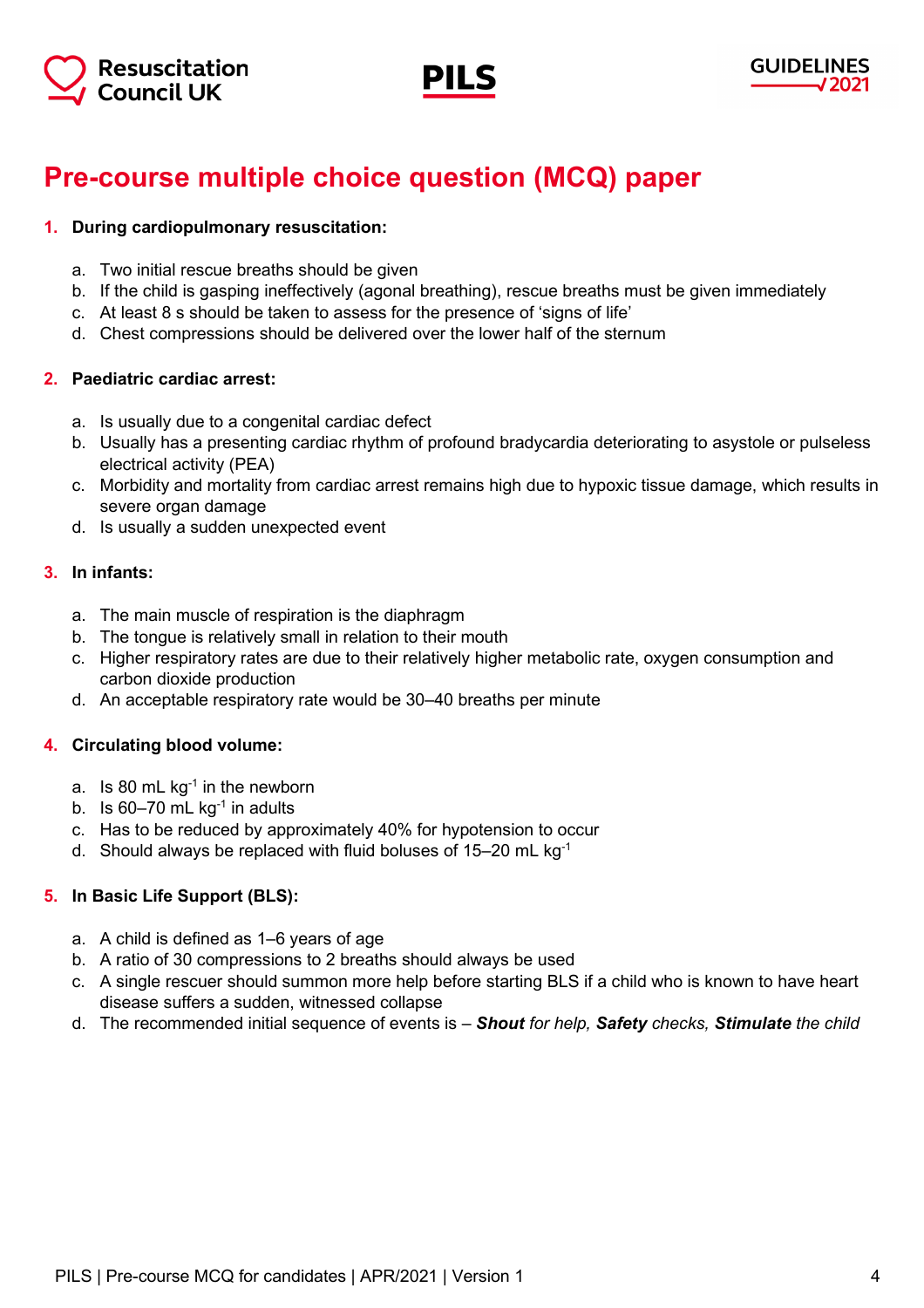



#### **6. In airway management:**

- a. Nasopharyngeal airways should not be used in conscious children
- b. An unconscious infant should have their head placed in a 'sniffing' position to maximise the patency of their airway
- c. Oropharyngeal airways are safe to use in conscious children
- d. The way to correctly size an oropharyngeal airway is to lay it against the child's face; its length should be equal to the distance between the level of the incisors to the angle of their jaw

#### **7. In cardiac rhythm recognition and management:**

- a. The ECG should be monitored in all seriously ill children
- b. A normal ECG complex consists of a P wave, a QRS complex and a T wave
- c. The ECG trace represents the effectiveness of myocardial contraction and tissue perfusion
- d. Atropine is indicated when increased vagal tone is thought to be the cause of bradycardia (e.g. tracheal intubation)

#### **8. In cardiorespiratory arrest:**

- a. The dose of adrenaline is 10 mcg  $kg^{-1}$  given intravascularly
- b. Adrenaline should be given before defibrillation in ventricular fibrillation (VF) or pulseless ventricular tachycardia (VT)
- c. Adrenaline should be given as soon as vascular access is achieved and chest compressions are established in asystole or pulseless electrical activity (PEA)
- d. The dose of adrenaline used produces vasodilatation

#### **9. In cardiorespiratory arrest:**

- a. Chest compressions should be delivered at a rate of 100–120 per minute
- b. Hypoglycaemia should be treated with  $5-10$  mL kg<sup>-1</sup> of 10% glucose
- c. Children should always have a tracheal tube placed
- d. Chest compressions should be performed continuously once the child's airway is secured with a tracheal tube

#### **10. In a 7-year-old child:**

- a. The dose of adrenaline for an anaphylactic reaction would be 300 mcg IM
- b. The estimated body weight would be 18 kg
- c. The energy level used for manual defibrillation would be 4 J kg<sup>-1</sup> body weight
- d. The initial energy level recommended for cardioversion would be 1 J kg<sup>-1</sup> body weight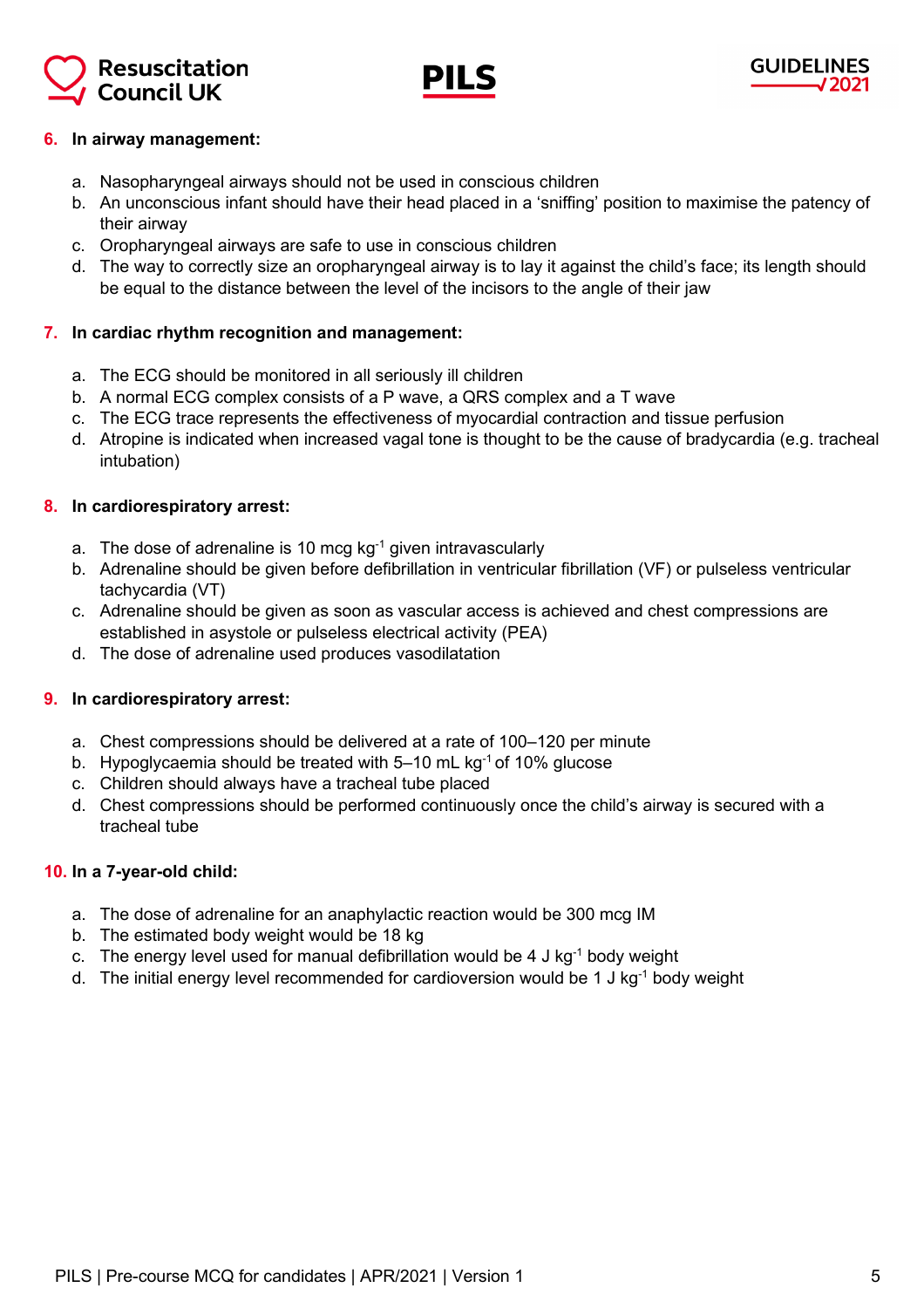



## **Pre-Course MCQ Candidate Answer Sheet**

#### **Candidate name:**

#### **Instructions:**

Mark each question either True or False with an 'X.' (See question paper for example)

| <b>Question</b> | <b>True</b> | <b>False</b> | <b>Question</b> | <b>True</b> | <b>False</b> |
|-----------------|-------------|--------------|-----------------|-------------|--------------|
| 1a              |             |              | 6a              |             |              |
| 1 <sub>b</sub>  |             |              | 6b              |             |              |
| 1c              |             |              | 6c              |             |              |
| 1d              |             |              | 6d              |             |              |
|                 |             |              |                 |             |              |
| 2a              |             |              | 7a              |             |              |
| 2b              |             |              | 7 <sub>b</sub>  |             |              |
| 2c              |             |              | 7c              |             |              |
| 2d              |             |              | $7d$            |             |              |
|                 |             |              |                 |             |              |
| 3a              |             |              | 8a              |             |              |
| 3 <sub>b</sub>  |             |              | 8 <sub>b</sub>  |             |              |
| 3c              |             |              | 8c              |             |              |
| 3d              |             |              | 8d              |             |              |
|                 |             |              |                 |             |              |
| 4a              |             |              | 9a              |             |              |
| 4b              |             |              | 9 <sub>b</sub>  |             |              |
| 4c              |             |              | 9c              |             |              |
| 4d              |             |              | 9d              |             |              |
|                 |             |              |                 |             |              |
| 5a              |             |              | 10a             |             |              |
| 5 <sub>b</sub>  |             |              | 10 <sub>b</sub> |             |              |
| 5c              |             |              | 10 <sub>c</sub> |             |              |
| 5d              |             |              | 10d             |             |              |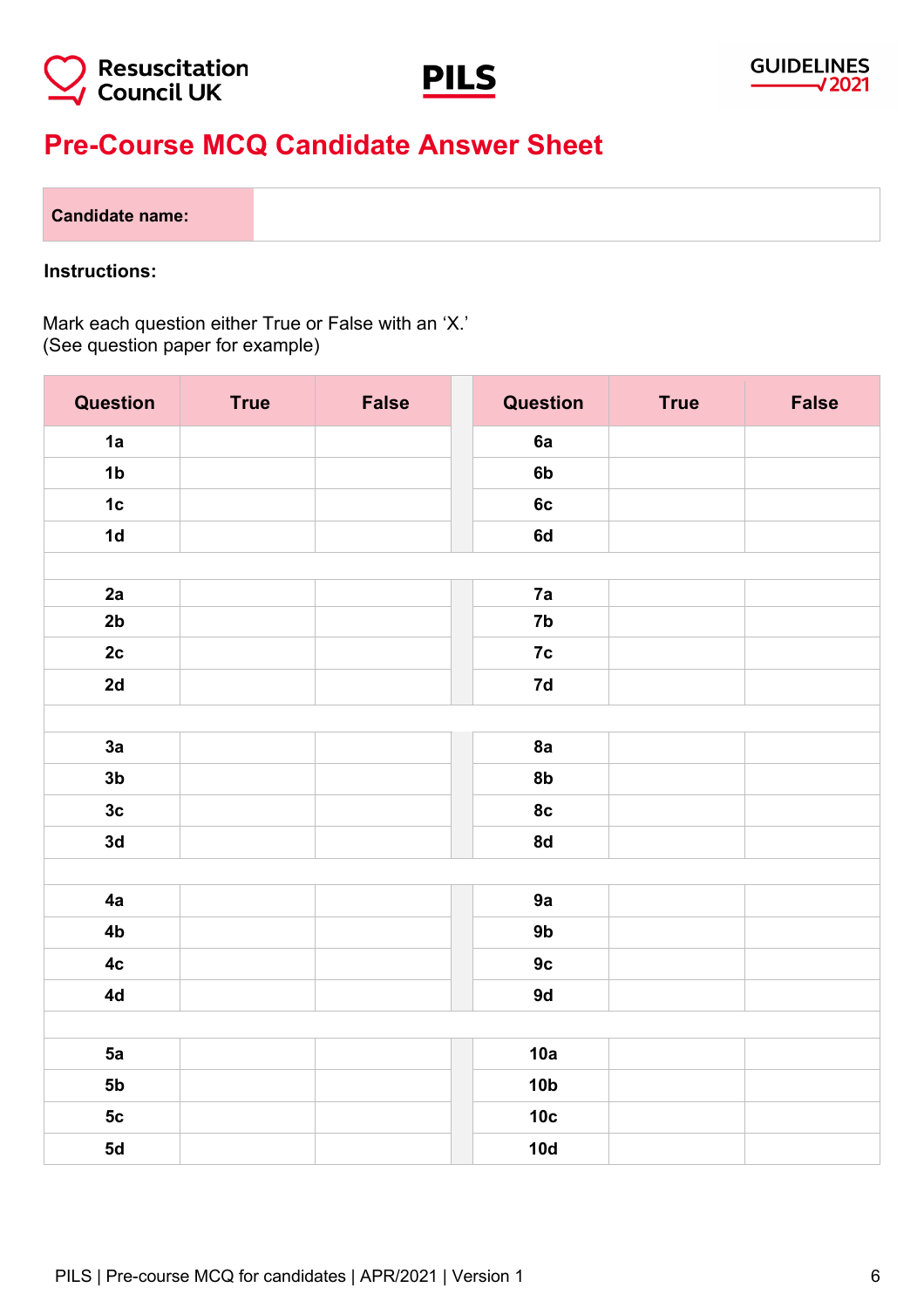



### **Continuous assessment form The ABCDE approach to assessment of the sick child**

### **Basic life support with bag/mask ventilation**

| <b>Structure</b>                                       | <b>Process</b>                                                                                                                                                                                                                                                                                                                                                                                                                                   | <b>Outcome</b>                                                                                                                                                                                                                                                                                                                                                                                                    | <b>Assessment</b><br><b>Please tick</b> |                        |
|--------------------------------------------------------|--------------------------------------------------------------------------------------------------------------------------------------------------------------------------------------------------------------------------------------------------------------------------------------------------------------------------------------------------------------------------------------------------------------------------------------------------|-------------------------------------------------------------------------------------------------------------------------------------------------------------------------------------------------------------------------------------------------------------------------------------------------------------------------------------------------------------------------------------------------------------------|-----------------------------------------|------------------------|
| <b>Skill description</b>                               | Specific action competently demonstrated                                                                                                                                                                                                                                                                                                                                                                                                         | Desired skill outcome                                                                                                                                                                                                                                                                                                                                                                                             | <b>Achieved</b>                         | <b>Not</b><br>achieved |
| Patient assessment<br>using the ABCDE<br>approach      | Systematic use of the ABCDE approach                                                                                                                                                                                                                                                                                                                                                                                                             | Identify and treat any immediate<br>problems/request appropriate assistance                                                                                                                                                                                                                                                                                                                                       |                                         |                        |
| Infant/child basic life<br>support                     | SSS ABC approach<br>$\rightarrow$<br>Airway opening with head tilt/chin lift appropriate<br>for age and assessment of breathing<br>*Effective delivery of rescue breaths with<br>appropriate self-inflating bag<br>Appropriate assessment for signs of circulation<br>Delivery of chest compressions appropriate to age<br>$\rightarrow$<br>of child<br>Rapid reassessment of ABC and clarification that<br>further assistance has been summoned | Prioritises safety of self and casualty<br>$\rightarrow$<br>Assessment of responsiveness<br>$\rightarrow$<br>Opens airway appropriate for age to<br>$\rightarrow$<br>determine presence/absence of 'normal'<br>breathing<br>Delivery of effective rescue breaths<br>Correct assessment of need for chest<br>compressions<br>Support for circulation during cardiac arrest<br>Safe ongoing management of situation |                                         |                        |
| Gives handover to<br>senior staff member<br>on arrival | Gives a structured handover                                                                                                                                                                                                                                                                                                                                                                                                                      | Can organise reflective thoughts                                                                                                                                                                                                                                                                                                                                                                                  |                                         |                        |

| <b>Candidate name:</b>                   | <b>Asessors Name:</b> |
|------------------------------------------|-----------------------|
| Yes / No<br>Achieved assessment outcome: | Date:                 |

\*For staff based in community settings, it may be appropriate to substitute rescue breaths delivered via an appropriate barrier device.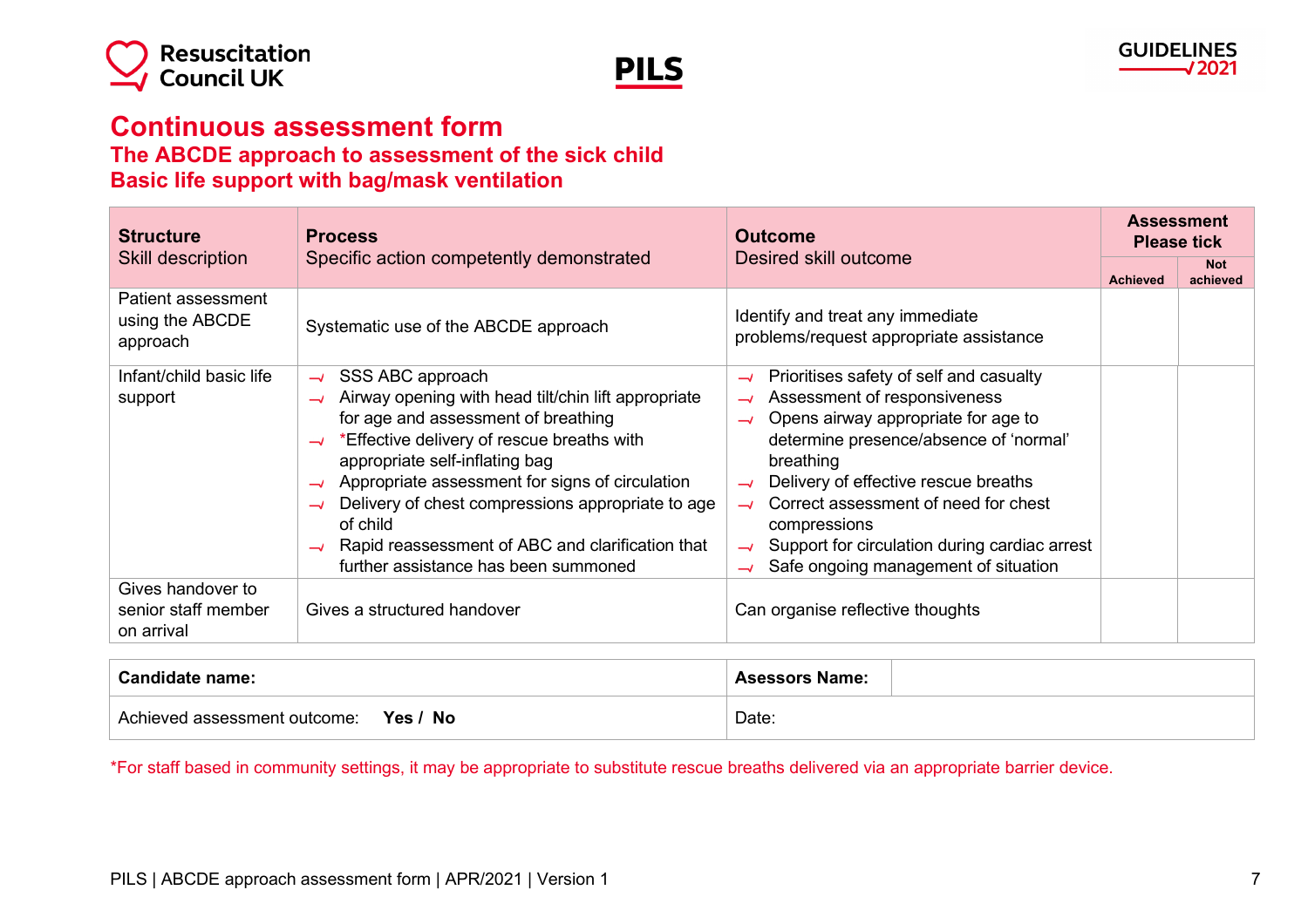



## **Continuous assessment for airway management skill station**

| <b>Structure</b>                                         | <b>Process</b><br>Specific action competently demonstrated                                                                                                                           | <b>Outcome</b>                                                                                                                           | <b>Assessment</b><br><b>Please tick</b> |                        |
|----------------------------------------------------------|--------------------------------------------------------------------------------------------------------------------------------------------------------------------------------------|------------------------------------------------------------------------------------------------------------------------------------------|-----------------------------------------|------------------------|
| <b>Specific skill</b>                                    |                                                                                                                                                                                      | <b>Desired skill outcome</b>                                                                                                             | <b>Achieved</b>                         | <b>Not</b><br>achieved |
| Appropriate<br>selection and<br>checking of<br>equipment | Selects and checks equipment to be used to maintain a patent airway and<br>perform BMV, (pharyngeal suction, oropharyngeal airway, self-inflating<br>bag-mask device with reservoir) | Appropriate equipment is<br>immediately<br>available to support airway and<br>ventilatory management                                     |                                         |                        |
| Airway<br>opening and<br>assessment of<br>patency        | Safe and appropriate head positioning                                                                                                                                                | Opens airway with head tilt / chin<br>lift and appropriate age-related<br>head positioning and determines<br>need for pharyngeal suction |                                         |                        |
| Airway<br>maintenance                                    | Demonstrates appropriate pharyngeal suction, correct sizing and insertion<br>technique of oropharyngeal airway                                                                       | Airway patency is achieved                                                                                                               |                                         |                        |
| <b>OPTIONAL</b><br>Ventilation                           | Demonstrates effective ventilation using a pocket mask                                                                                                                               | Ventilation is established with<br>effective use of a pocket mask                                                                        |                                         |                        |
| Ventilation                                              | Demonstrates effective ventilation using self-inflating bag-mask device<br>with supplemental oxygen                                                                                  | Ventilation is established with<br>effective use of BMV                                                                                  |                                         |                        |

| <b>Candidate name:</b>                   | 1 <sup>st</sup> Instructor name: | 2 <sup>nd</sup> Instructor name: |
|------------------------------------------|----------------------------------|----------------------------------|
| Yes / No<br>Achieved assessment outcome: |                                  | Date:                            |